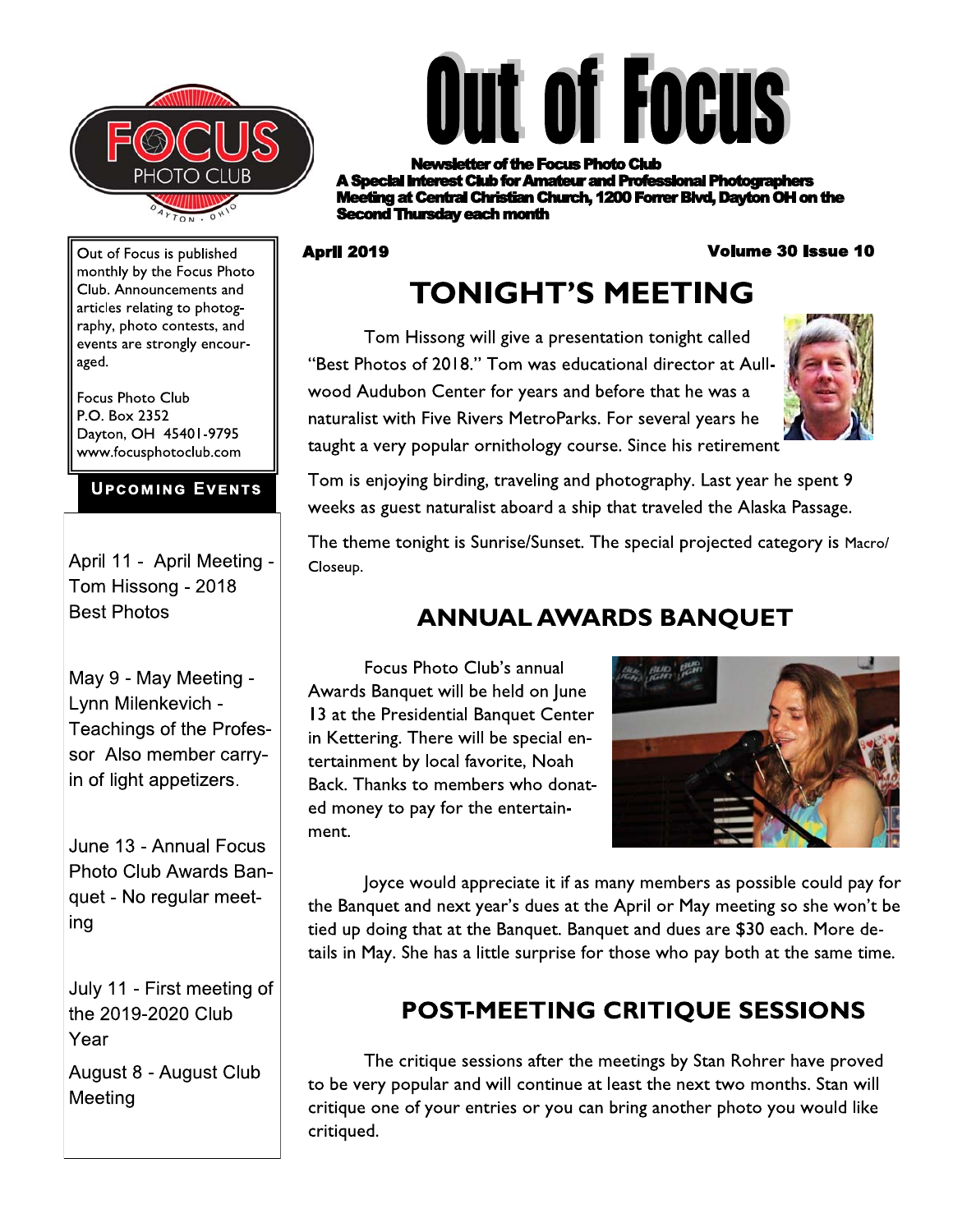# PRESIDENT'S **CORNER**

Spring finally has sprung, and we're beginning to see many club members post flower photos! (About time for Spring this year!) Flowers are beginning to bloom, and trees are beginning to bud!



We have several things to discuss at our April meeting. First, we have revamped our competition structure, and categories. I will have a printed copy to distribute, and club members will have the opportunity to discuss before we take a vote.

Speaking of voting, our May meeting isn't that far away, and that is the month we elect new board members for any vacancies. We have several vacancies, (yes, my two-year term as President will be up in June) to fill, and I'd like to see volunteers for the coming year. We welcome new people to the board yearly, as they bring fresh ideas! Don't be shy (or you might just get drafted to serve)! Step up and help the club make new progress.

**Richard Fox** 



Welcome new members. Just a few words about Digital (aka Projected) competition. We use Photocontestpro.com to submit our digital format pictures. If all goes right, you should have an account created, using the email you gave us, within two weeks. Once created you will receive an email from Moskowitz and Associates with your credentials with your information.

If you have questions, please email digitalcompetition@focusphotoclub.com.

If you do not have an email address, there are several free sites. Please check that all is OK with your account at least one week prior to the due date. Notify us of problems using digitalcompetition@focusphotoclub.com.

If you wait till the last minute to notify us of problems, we cannot guarantee that you will be Nancy Christolear, Digital Competition VP able to compete digitally that month.

### **ELECTION OF OFFICERS**

Election of officers for the 2019-2020 Club year will take place at the May Meeting. If you are interested in running for an office, let a board member know.

### **CINCINNATI REDS POSTGAME FIREWORKS**

The first postgame fireworks show will be on May 3. The Reds have fireworks after each home game, and club members like going to shoot the fireworks with the stadium in the background. The fireworks are after the game, but you need to go early to find a parking place at General James Taylor Park in Newport.

|                 | <b>Executive Board 2018-2019</b> |          |                            |  |
|-----------------|----------------------------------|----------|----------------------------|--|
| President       | <b>Richard Fox</b>               | 477-7826 | Richardfox@att.net         |  |
| <b>Admin VP</b> | Tom Entingh                      | 610-8953 | tomcathinks@yahoo.com      |  |
| Competition VP  | <b>Tim Highley</b>               | 212-5410 | HighleyT@yahoo.com         |  |
| Dig. Comp VP    | Nancy Chris-                     |          | digitalcompeti-            |  |
|                 | tolear                           |          | tion@focusphoto.com        |  |
| Secretary       | <b>Kathy Moore</b>               | 839-5580 | gsdzr4me@gmail.com         |  |
| Treasurer       | Joyce Willis                     | 836-3656 | Joycewillisphoto@gmail.com |  |
| Historian       | Julie Lucht                      | 408-0775 | Juliealucht@gmail.com      |  |
| Program Chair   | Louise Haws                      | 231-2498 | wtchymlh@hotmail.com       |  |
| PR/News         | Pat McCarthy                     | 417-4124 | Patmcbirder@woh.rr.com     |  |
| Hospitality     | Judy Fellner                     | 554-2216 | judyfellner1@aol.com       |  |
| Webmaster       | Susan Willin                     | 369-4169 | Susanwillin@gmail.com      |  |
| Co-founder      | Nancy Roach                      |          | In Memoriam                |  |
| Co-founder      | <b>Brook Brandewie</b>           |          | In Memoriam                |  |
| Liaison         | John Murphy                      | 224-9090 | Murphy01@sbcglobal.net     |  |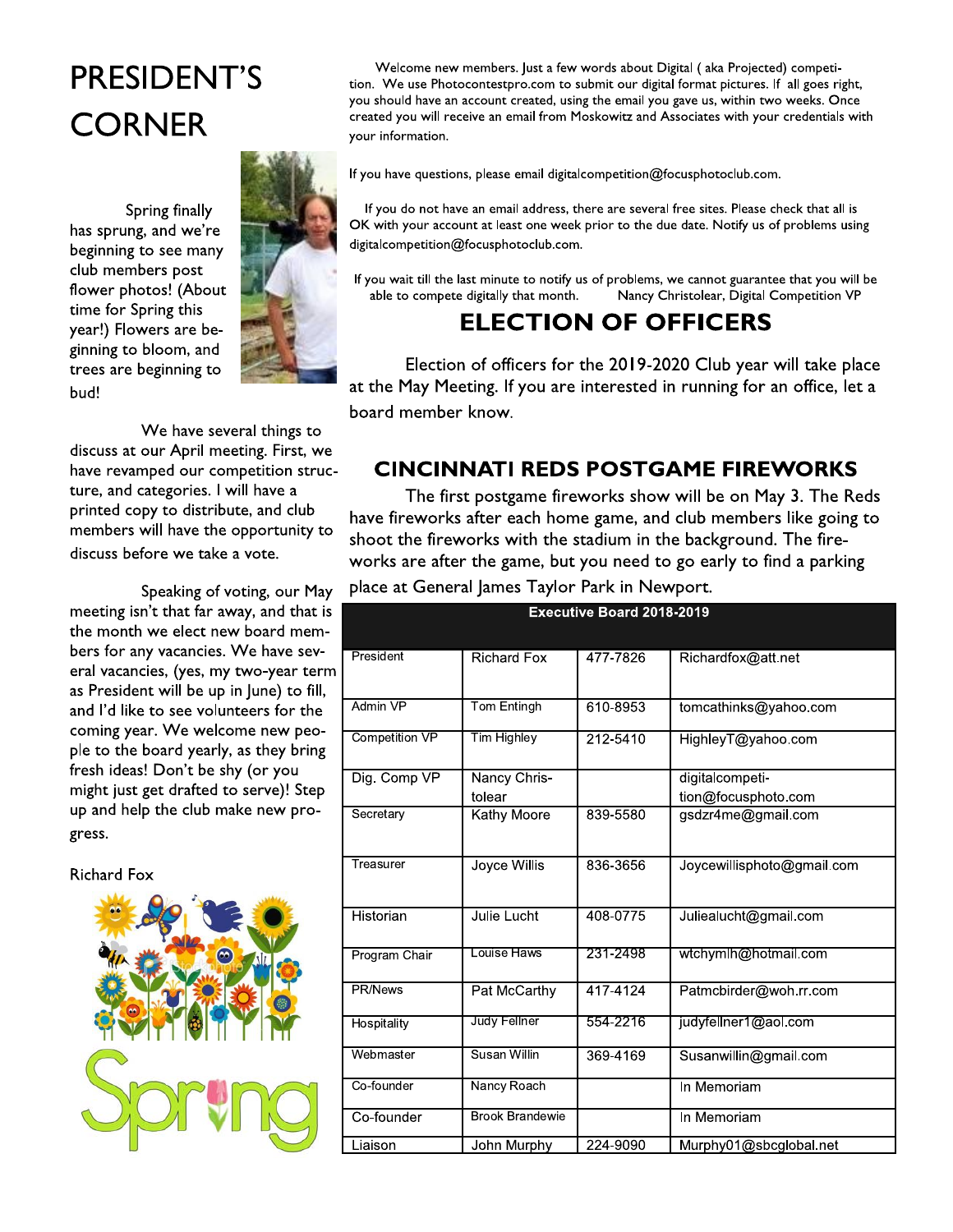#### **GUIDELINES**

Competition is open to all paid-up members of Focus Photo Club (dues must be current one week prior to competition.) Entry deadline is 1:10 p.m. on meeting night. Each member may submit  $\beta$  entries, no more than 1 photo in any one category. Competition rules can be found in the Constitution. Projected entries must be uploaded by midnight of the  $\overline{\phantom{a}}$ Monday before the meeting.

### **MEMBER GALLERIES on** CLUB WEBSITE

If you haven't already checked out the Member Galleries on our Focus Photo Club Website, you're in for a treat. A number of our members have a selection of their photos on the website for people to view. There is some beautiful work being highlighted here.

If you don't have a photo gallery on the website, send the link to your photo website to Susan. Willin1@gmail.com.

#### **Projected Special Category - Portrait**

- 1. Kerry on Perry Susan Willin
- 2. After the Race Kathy Moore
- 2. Generations Crystal Allen
- 2. Sulfur Miner Ned Pennock
- 3. Adorable in Blue Judy Fellner
- 3. I'm BORED! Phyllis Morrow
- 3. Long Neck Stephen Goldberg
- 3. Zoe in the Sunlight Linda Madden

HM - Kaitlyn Graffiti Wall - Jeff Smith

3. Adorable in Blue - Judy Fellner<br>
3. I'm BORED! - Phyllis Morrow<br>
10 mounce<br>
3. Long Neck - Stephen Goldberg<br>
10 m this *4*<br>
3. Zoe in the Sunlight - Linda Madden<br>
HM - Kaitlyn Graffiti Wall - Jeff Smith<br>
10 m DOR!<br>
10 m Please e-mail me any information you have for the newsletter. That include good news, like awards you've won, photos you've had published, and exhibits you're participating in. I can also use information about local photography events, contests or exhibits that might be of interest to the members. It's your input that makes my job easier and enables me to include information that is of interest to the members. Thanks! patmcbirder@woh.rr.com

### EXHIBIT AT MURPHY'S BOOKSTORE

Focus Photo Club continues to display photos at Murphy's Used Bookstore. Photographers whose work is featured this time are Ned Pennock, Pat McCarthy, Scott Young and Stephen Goldberg.

Murphy's is located at 2852 Wilmington Pike, Kettering, Ohio, 45419.

The display will be changed on April 13. If you'd like to display your photos starting on April 13, let Crystal Allen know. Four or five people can display photos, and they are left up for three or four months. Crystal's email is ajfan90@hotmail.com.

#### MAY CARRY– IN

At the May meeting, everyone is asked to bring a light appetizer to share for our last meeting of the club year.

### PEOPLE'S CHOICE COMPETITION

Our annual People's Choice Competition will now be dedicated to Founder Nancy Roach. Enter one favorite photo in May, one you've entered or a new one. Winners announced at the Banquet.

### **PROUD MOMENTS**

Congratulations to Jeff Smith! He had a winning photo in the American Trails.org National Recreational Trails Photo Contest. He won in the Historic Features Category for his "Moonrise over the General Dean Suspension Bridge in Carlyle, IL." Following the announcement, editors of the Landscape Architect featured this image in this April's edition featuring landscape lighting.

**Congratulations to Ned Pen**nock! Ned's photo of a baby gorilla ranked in the top 100 (95th) out of  $24,540$ submissions in a competition called Shoot and Share.



### BANQUET SLIDE SHOW

Historian Julie Lucht asks that you send her photos of club events, club meetings or get-togethers with members for her to use in the slide show for the Banquet. Sent to julieal ucht@gmail.com or bring them to the meeting on a thumb drive.